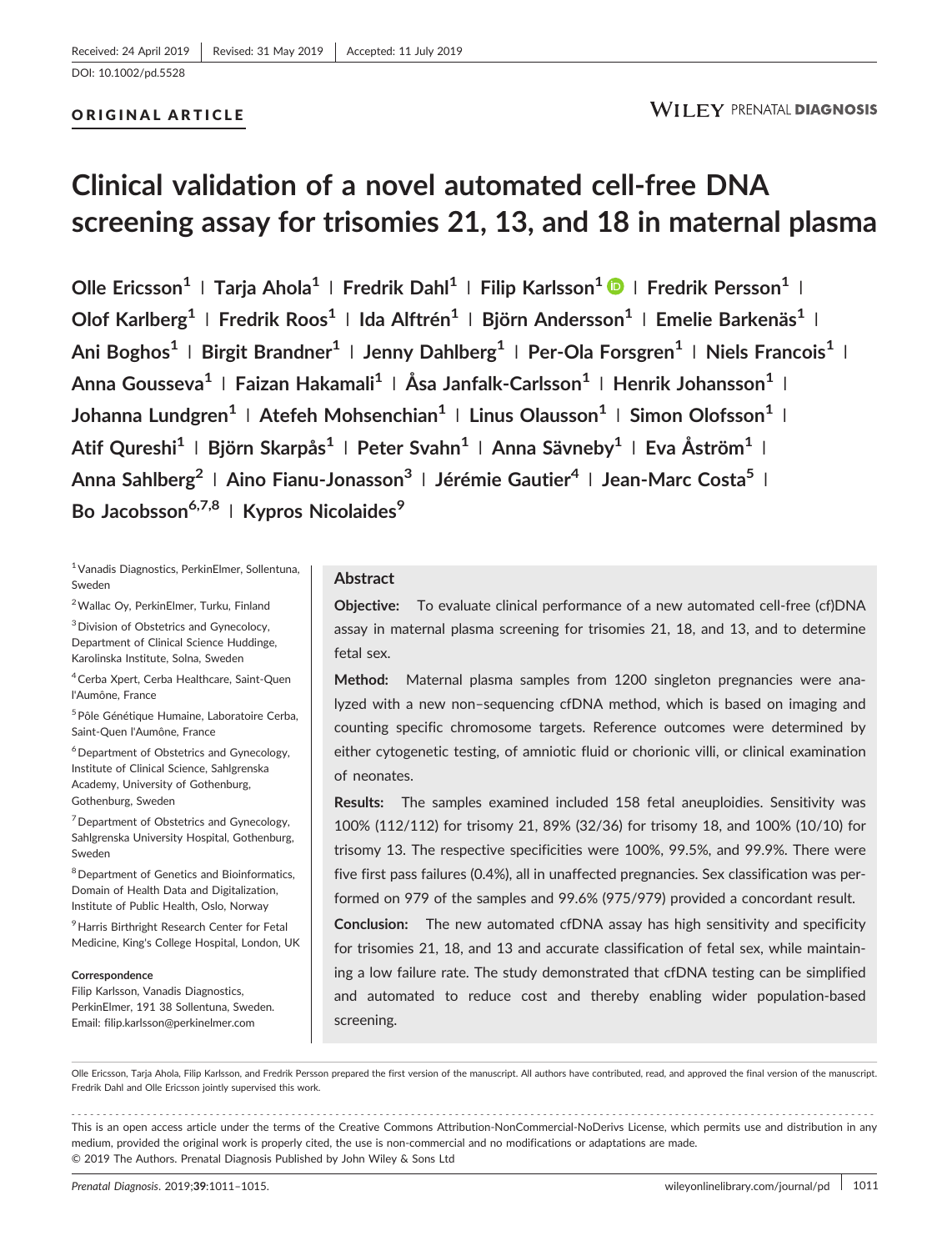# **1** | **INTRODUCTION**

Prenatal screening for trisomies 21, 18, and 13 is currently performed using multiple maternal serum and ultrasound markers. During the last decade, clinical implementation studies of maternal plasma cell‐free (cf)DNA testing has demonstrated a much higher sensitivity and specificity for these trisomies. $1$  However, where cfDNA screening has been adopted in public health programs, it is mostly as a second-tier test.<sup>2,3</sup> Health economic analyses have identified the necessity of more cost-effective cfDNA tests to enable a wide adoption of firstline screening.<sup>4-10</sup>

Attempts to reduce costs have been made by using target enrichment approaches with sequencing or microarray readout instead of whole genome sequencing. Targeted tests require less sequencing for comparable trisomy 21 sensitivity and specificity but suffer from higher no-call rates of approximately 3% to 5%. The majority of these no‐calls are due to low fraction of fetal‐derived cfDNA in the maternal plasma (fetal fraction). Targeted tests are also based on high complexity genetic analysis platforms that require a relatively advanced laboratory setup.11,12 Other aneuploidy tests measuring cfDNA using digital PCR and qPCR have been demonstrated; however, clinical validation studies demonstrating comparable performance for trisomy 21 detection is lacking. In addition, these PCR‐based tests do not easily scale up to include detection of trisomies 18 and 13, which are included in contemporary screening programs. We believe the high-cost structure and complexity of sequencing and microarray‐based cfDNA testing is the main reason why cfDNA testing has not yet been widely adopted as a first-tier aneuploidy test.

To enable high‐performance cost‐effective aneuploidy screening, we have developed an automated Vanadis noninvasive prenatal testing (NIPT) assay targeting specific chromosomes based on digital molecular quantification in a 96‐well microplate format. The assay enables automated high precision cfDNA analysis from primary blood tubes. Previously, the Vanadis NIPT assay has been demonstrated to enable high precision measurement of aneuploidies and clinical classification of euploid and aneuploid trisomy 21 pregnancies<sup>13</sup> and is here extended to trisomies 13 and 18. Targeted NIPT tests using PCR typically remove samples with low fetal fraction since these cannot be classified accurately, resulting in a high assay failure rate. Using direct quantification of targeted chromosomal fragment labelled by rolling circle replication, the Vanadis NIPT has been demonstrated to correctly classify reference samples well below 4% fetal fraction.<sup>13</sup>

The current study was carried out to demonstrate the performance of the Vanadis NIPT assay in the detection of trisomies (T) 21, 18, and 13 as well as the accuracy of fetal sex determination.

## **2** | **METHODS**

## **2.1** | **Study population**

A total of 1200 samples were analyzed, from either prospectively or retrospectively collected high‐risk cohorts. All study sites had the

## What's already known about this topic?

- Maternal plasma cell‐free (cf)DNA analysis with next‐ generation sequencing has a high sensitivity and specificity for fetal trisomy 21 and other common autosomal trisomies.
- A new amplification‐free, nonsequencing, and targeted cfDNA assay has been developed.
- Proof‐of‐principle analysis found the new assay has promising results in screening for trisomy 21.

#### What does this study add?

- The new assay has high sensitivity and specificity for trisomies 21, 18, and 13 in singleton pregnancies.
- It can accurately determine fetal sex.
- It is suitable for use in biochemical screening laboratories since it is highly automated and does not require specialized personnel.

required ethical approvals and informed consent. Subjects were at least 18 years of age with a pregnancy of at least 10‐week gestation and classified as high-risk for chromosomal aneuploidies by first trimester screening, maternal age, abnormal ultrasound findings, or prior trisomic pregnancy.

Reference outcomes were determined by amniocentesis or chorionic villi sampling (CVS), followed by cytogenetic testing (karyotyping, FISH or QF‐PCR) or clinical examination of neonates. Study exclusion criteria were confirmed placental mosaicism, multiple gestation, partial trisomy or translocation, confirmed vanishing twin, maternal malignancy, unknown or insufficient reference outcome information, and other chromosomal abnormalities.

Four hundred thirty-three prospective study samples were collected at King's College Hospital, London, UK (n = 219) and Sahlgrenska Hospital, Gothenburg, Sweden (n = 214). Blood samples (10 mL) were taken prior to CVS because the first-trimester combined test identified these women as being at high risk of trisomies. This cohort included 36 cases of T21, 19 of T18, four of T13, and 374 unaffected samples.

A second cohort of stored plasma samples (n = 757) had been collected in association with routine clinical testing at Cerba laboratory, France, from women referred for cfDNA testing based on physician's assessment or invasive diagnostic testing because the routine NIPT result was positive for one of the major trisomies. The population included 76 cases of T21, 10 of T18, three of T13, and 668 unaffected cases. These samples were analyzed with Vanadis NIPT on site by the study site personnel. Upon shipping and installation of a Vanadis NIPT system to this site, a training and familiarization period of 3 weeks was conducted before the main study phase was initiated by the study site personnel.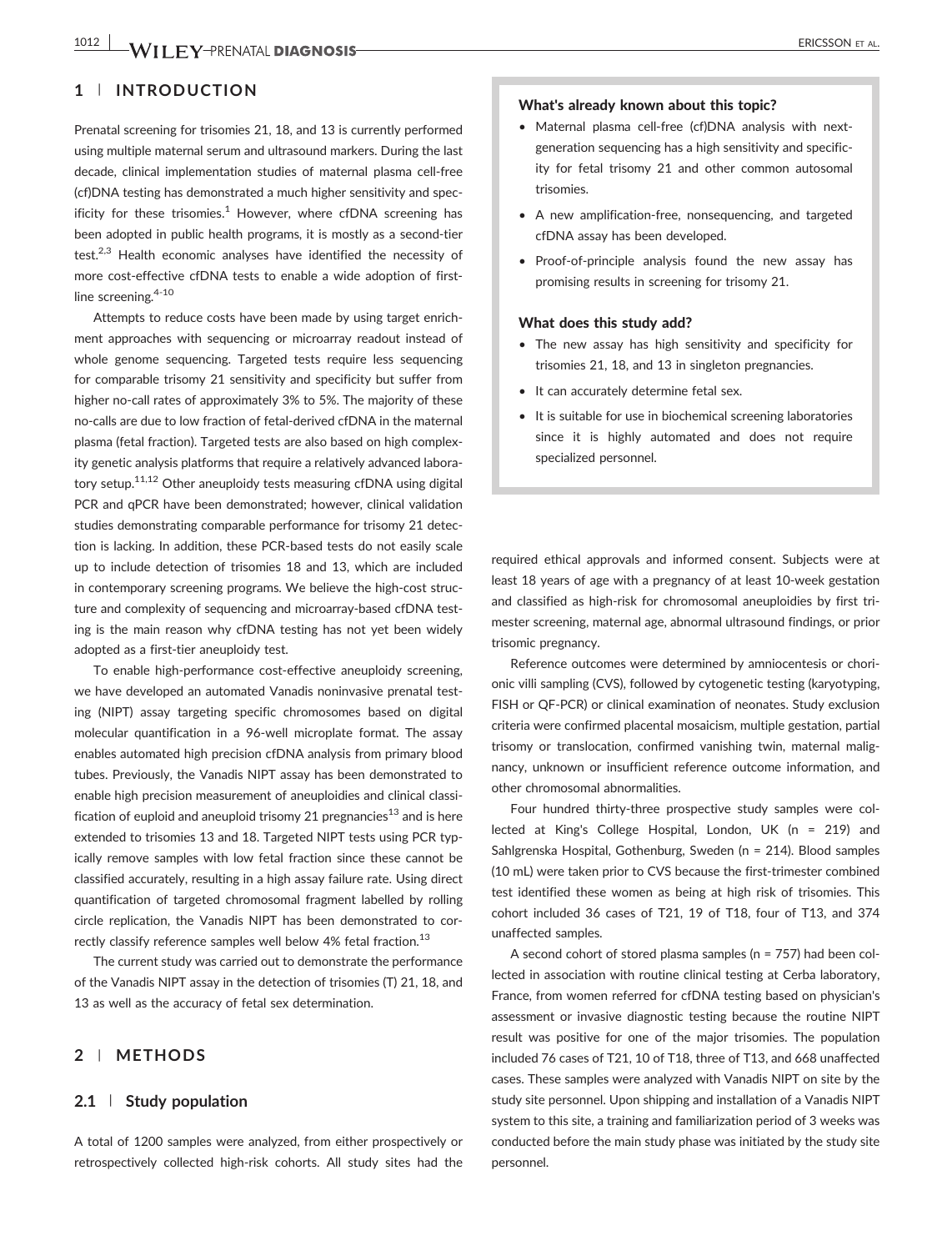In addition, 10 plasma samples collected from women with confirmed aneuploidies following diagnosis of trisomy 18 (n = 7) and trisomy 13 (n = 3) were analyzed. Samples were collected at Karolinska University Hospital, Huddinge, Sweden, from women who had invasive testing; blood draw was performed at 7 days or more after the invasive testing procedure.

In the analyzed cohorts, there were in total 112 cases of T21, 36 of T18, and 10 of T13.

### **2.2** | **Sample collection**

Samples (10 mL) were collected in Cell-Free DNA BCT tubes (Streck, Omaha, NE) and processed to plasma using a double centrifugation protocol of either 1300 *g* for 30 minutes followed by 2400 *g* for 20 minutes or 1600 *g* for 15 minutes followed by 2500 *g* for 10 minutes. The plasma fraction was transferred to an intermediate container following the first centrifugation step and transferred to a storage tube after the second centrifugation step. The plasma fraction was extracted within 5 days of receipt and stored at −80°C until processing at the Vanadis Diagnostics Laboratory. Processing and analysis of plasma samples using Vanadis NIPT was performed blinded to the reference outcomes.

## **2.3** | **Test method**

The Vanadis NIPT assay relies on a series of enzymatic steps that specifically generate labelled rolling circle replication products (RCPs) from chromosomal cfDNA targets, as previously described.<sup>13</sup> Automated extraction of cfDNA from plasma was performed using the Vanadis Extract platform, followed by continued processing on the Vanadis Core platform to generate labelled RCPs, which were imaged and counted using the Vanadis View instrument.

Samples in the present study were processed in batches of 60 to 82 samples per run on the Vanadis Core instrument, which resulted in hands‐on times of approximately 45 to 60 minutes. The total runtime was 40 to 50 hours per run. Since no manual pipetting or intervention is required, once processing has started on each instrument, the workflow allows for processing up to 20 000 samples per year by a single laboratory technician.

### **2.4** | **Image analysis**

Images were converted to chromosome specific RCP counts using a prototype version of the Vanadis View image processing platform. The image processing works by first estimating and correcting for spectral crosstalk as well as masking of large bright regions caused by, eg, dust particles. After these steps, the signal from the fluorescent RCPs is enhanced using a custom wavelet filter and the RCPs are distinguished from the background using an adaptive thresholding algorithm. Low quality and deviating images were automatically removed. The output from the Vanadis View instrument consists of four chromosome specific RCP counts, corresponding to

chromosomes 21, 18, 13, and Y, and several quality metrics for each sample such as signal intensity and focus quality.

#### **2.5** | **Sample classification**

Automated data analysis and quality assessment is performed, and chromosomal ratio calculations are calculated for all approved samples as previously described. $13$  The approved samples were classified into low or high risk with a *z*‐score approach based on each normalized chromosomal ratio and the sample‐specific standard deviation. The cutoffs used were a *z* score of 3.5 for chromosome 21 and 3.15 for chromosomes 18 and 13. The samples that failed the quality assessment were rejected and classified as no‐calls.

The fetal sex was classified from the number of detected RCPs from chromosome Y relative to the number of RCPs from the measured autosomal chromosomes using an adaptive binary classifier.

# **2.6** | **Technical evaluation of trisomy 21 performance**

The point estimate for sensitivity was estimated using the confirmed positive cases in the clinical study results. The trisomy 21 sensitivity was also modelled by fitting a distribution to the observed data using the following assumptions: (a) Since the *z* score of trisomy 21 samples is linearly correlated with the fetal fraction of the sample, they are assumed to be described by the same type of distribution.<sup>13</sup> (b) The fetal fraction distribution is well described by a model such that the square root of fetal fraction is normally distributed.<sup>14</sup> False positive rate is modeled under the assumption that the measured chromosomal ratio of the euploid samples follow a normal distribution.

## **2.7** | **Study IRB numbers**

Sample collection in France: AC‐2015‐2418 Sample collection in UK: 03‐04‐070 Sample collection in Sweden: Stockholm 2011/156‐31/2, Gothenburg EPN 647‐15

## **3** | **RESULTS**

## **3.1** | **Clinical population demographics**

The median maternal age of the study population of 1200 samples was 38 years (interquartile range [IQR]: 34‐41), the median gestational age was 14 weeks (IQR: 13‐15), and the median maternal weight was 64 kg (IQR: 57‐73). Demographics differed slightly between the three cohorts. Median gestational age was 14, 14, and 13 weeks; maternal age was 41, 38, and 36 years; and maternal weight was 69, 62, and 67 kg for the prospective, retrospective, and postdiagnosis cohorts, respectively.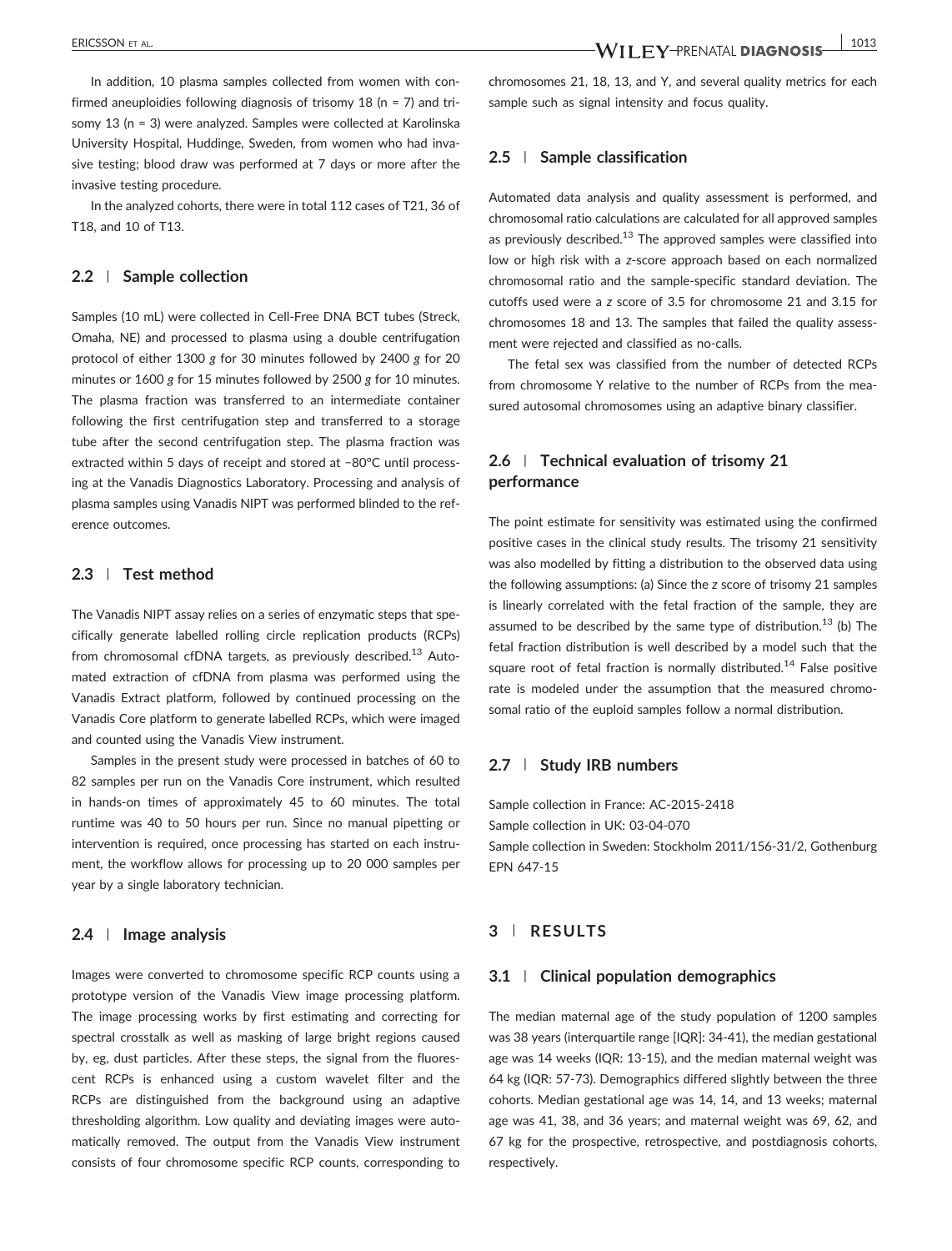## **3.2** | **Vanadis NIPT test performance**

The performance of the Vanadis NIPT test is shown in Table 1. For T21 the sensitivity was 100% (95% CI, 96.8%‐100%) and specificity was 100% (95% CI, 99.6%‐100%); the respective values for T18 were 89% (95% CI, 73.9%‐96.9%) and 99.5% (95% CI, 98.9%‐99.8%) and for T13 were 100% (95% CI, 69.2%‐100%) and 99.9% (95% CI, 99.5%‐100%).

Five unaffected samples failed to pass the automated sample quality assessment criteria resulting in a first-pass assay failure rate of 0.4%. In the current study, only one sample was analyzed from each patient, ie, no reruns or redraws were performed. Four of the assay failures were due to high number of counts, most likely due to high cfDNA concentration of the sample. One assay failure was due to abnormal signal intensity distribution among the counted objects for that sample.

Sex classification was performed in 979 of the samples by analysis of chromosome Y; 99.6% (975/979) provided a concordant result and four provided discrepant results (three males and one female).

## **3.3** | **Modelling trisomy 21 sensitivity**

By fitting the observed data to a model where the square root of the fetal fraction is normally distributed, the *z*‐score cutoff of 3.5 results in a sensitivity of 99.8% for trisomy 21 (Figure 1). The false positive rate at 3.5 standard deviations from the average normal ratio is estimated to be 0.003% for T21 under the assumption that normal samples follow a normal distribution. Technical evaluation of T18 and T13 performance was not performed due to the low number of affected cases in the study population.

## **4** | **DISCUSSION**

The findings of this clinical evaluation of the Vanadis NIPT system demonstrate that the sensitivity of the test was 100%, 89%, and 100% for T21, T18, and T13, respectively, and the respective specificities were 100%, 99.5%, and 99.9%, while maintain a first pass assay failure rate of only 0.4%. In addition, the sex classification provided a correct classification in 99.6% of all tested pregnancies.

The results from the present study indicate lower sensitivity for T18 compared with T21 and T13. These results are consistent with a NIPT meta‐analysis also reporting lower T18 sensitivity as compared with T21 and T13.<sup>1</sup> It should also be noted that biological factors such



FIGURE 1 Top: Cumulative distribution of trisomy 21 *z* scores as modeled based on published fetal fraction distribution (black line) and from the 112 trisomy 21 cases analyzed in this study (green line). The study trisomy 21 data points are well described by the theoretical model. The model predicts that 99.8% of trisomy 21 cases will have zscore values above the cutoff used for trisomy 21 classification (dashed black line). Bottom: Individual *z* scores of unaffected (circles) and trisomy 21 cases (triangles) analyzed in this study [Colour figure can be viewed at [wileyonlinelibrary.com\]](http://wileyonlinelibrary.com)

as confined placental mosaicism can contribute to nonconcordant results from cfDNA analysis.

In this study, only a single sample per patient was analyzed. A rerun strategy based on leftover samples of the first pass assay failures is likely to resolve any technical failures since they are not related to sample characteristics. The majority of failures in this study were due to a high number of counted objects, most likely due to high plasma cfDNA levels; thus, they can be diluted and reanalyzed.

Unpublished data suggests that 90% of the first pass failures can be resolved by a rerun of leftover samples, including samples that has gone through a plasma dilution step prior to reanalysis. This high resolve rate is made possible by not failing low fetal fraction samples, which are likely to fail again in a reanalysis.

The fetal fraction of samples collected post diagnosis could in theory be increased by fetomaternal transfusion of cfDNA caused by the invasive testing procedure. However, the *z*‐score result of T18 (n = 7) and T13 (n = 3) samples collected post confirmatory diagnosis was on average 1.5 *z* scores lower compared with the average of the other T18 ( $n = 29$ ) and T13 ( $n = 7$ ) cases included in this study, indicating no increase in fetal fraction due to the invasive procedure. This is in line with data published by Samuel et al who reported a downward

TABLE 1 Vanadis NIPT results for trisomy 21, trisomy 18, and trisomy 13 screening versus reference outcome

| Condition  | Trisomy (n) | Nontrisomy (n) | Sensitivity (95% CI) | Specificity (95% CI) |
|------------|-------------|----------------|----------------------|----------------------|
| Trisomy 21 | 112         | 1037           | 100% (96.8%-100%)    | 100% (99.6%-100%)    |
| Trisomy 18 | 36          | 1037           | 89% (73.9%-96.9%)    | 99.5% (98.9%-99.8%)  |
| Trisomy 13 | 10          | 1037           | 100% (69.2%-100%)    | 99.9% (99.5%-100%)   |

Abbreviation: NIPT, noninvasive prenatal testing.